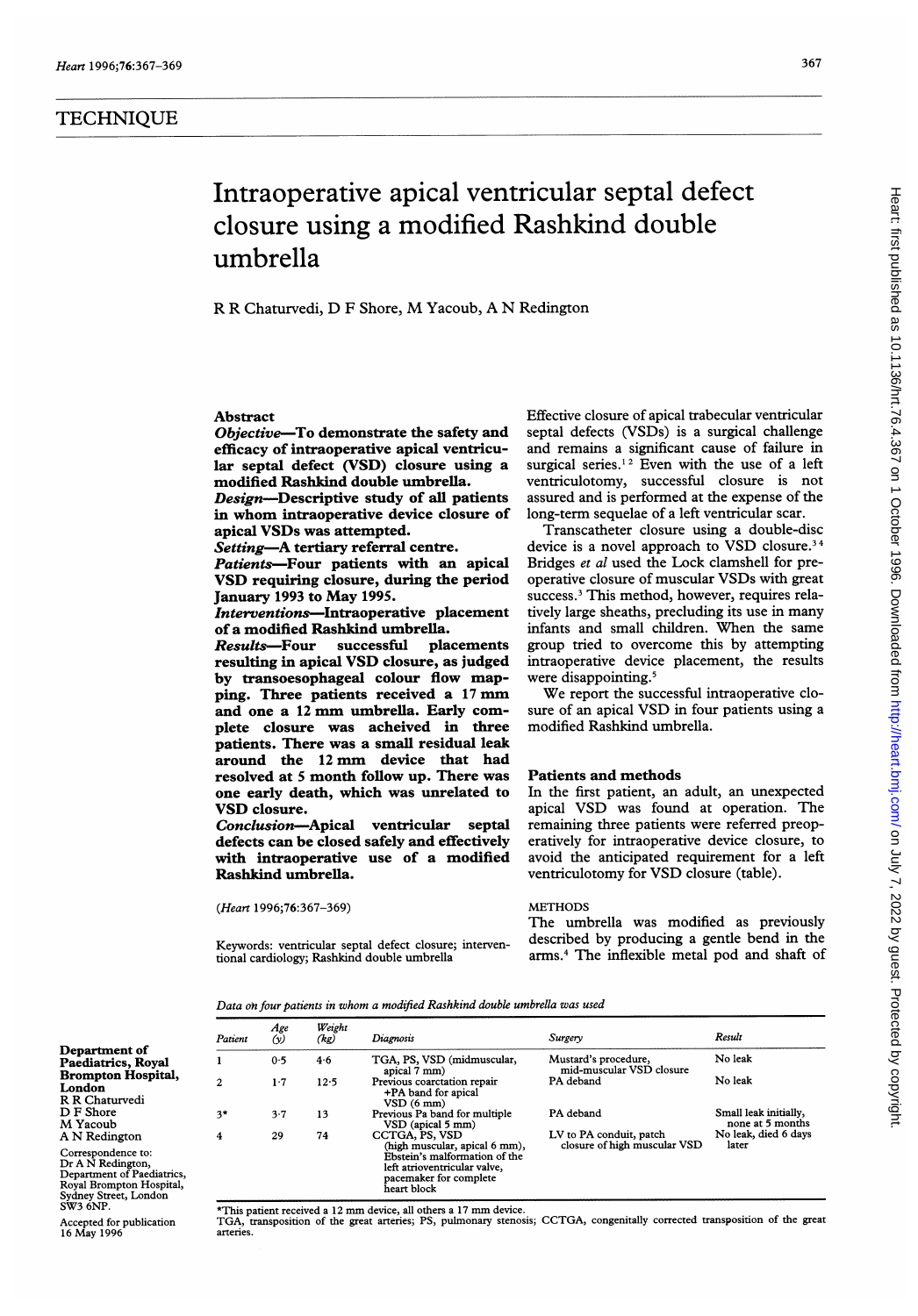delivery system was stripped, and the umbrella front-loaded<sup>67</sup> into a short segment (about 15 cm) of pre-shaped guiding sheath. The umbrella was passed to the tip of the sheath (shaped to have an approximate right-angle bend, close to its tip). This had two advantages; first, <sup>a</sup> smaller sheath could be used (9 F and <sup>6</sup> F for the <sup>17</sup> mm and <sup>12</sup> mm devices respectively), and secondly, the introducer is customised to the size and position of the defect, so reducing the amount of cardiac manipulation required.

While the patient was on cardiopulmonary bypass, the curved portion of the long sheath was passed through the defect, via a right atriotomy, into the left ventricle. The delivery wire was then pushed forwards 6-7 mm (12 mm device) or 9-10 mm (17 mm device) in order to deploy the distal umbrella in the left ventricular cavity. The sheath was then drawn back until resistance was felt as the distal arms made contact with the left ventricular aspect of the intraventricular septum. The sheath was then pulled back over the delivery wire, allowing the proximal umbrella to open. The device was then released (figure). In the second patient in the series the device was partially displaced because of considerable rocking during de-airing. The device was repositioned and a single stitch was placed to hold the device on the right ventricular aspect. This is now done routinely. Transoesophageal echocardiography helped to confirm the position of the distal umbrella during deployment in two patients, but was performed in all patients during rewarming after the procedure to confirm the device position and assess the haemodynamic result.

## Results

The process of umbrella closure was uncomplicated and although not formally measured,



Transgastric short-axis view showing an apical ventricular septal defect after closure with a <sup>17</sup> mm Rashkind double umbrella in systole (right panel) and diastole (left panel). There was no leak on colour-flow mapping immediately after deployment.

the procedure time was less than five minutes in all cases.This compares very favourably with the much longer procedure times when the equivalent manoeuvre is attempted in the catheterisation laboratory. All four patients had technically successful apical VSD closure as demonstrated by colour flow mapping on transoesophageal echocardiography. There was a small residual leak in patient 3 who had a <sup>12</sup> mm device placed. This was haemodynamically insignificant however, and had closed when he was reviewed five months postoperatively. Patient 4 died on the sixth postoperative day from multiorgan failure secondary to low cardiac output. His apical VSD closure was a technical success as confirmed by postmortem examination. There was complete closure of the defect with no obvious antemortem thrombus formation, and no evidence of neointima formation at this early stage.

#### Discussion

Apical VSD closure using left ventriculotomy should be avoided.'8 Hanna and coworkers found that of 24 patients with a mean follow up of 4-8 years, eight had moderate to severe left ventricular impairment, one had required cardiac transplantation for left ventricular failure, one had died, and three had large apical aneurysms.8 In four (17%) patients there was a significant residual VSD.

These poor surgical results prompted the development of alternative strategies to avoid left ventriculotomy, including the use of fibrin glue and double-disc devices. Leca and colleagues reported their experience with fibrin seal in 15 patients with multiple VSD.<sup>9</sup> Satisfactory results were obtained in most, but their study identified a major problem with this method. Systemic embolism caused by the fibrin glue extending into the left ventricular cavity led to a postoperative transient hemiplegia in one patient and another died unexpectedly 48 hours postoperatively, possibly as a consequence of a coronary artery embolism.

The only previous report of intraoperative VSD closure using <sup>a</sup> double-disc device was similarily discouraging. Fishberger et al reported adequate closure in only one of 10 children who underwent intraoperative VSD closure with the Lock clamshell. There were five deaths (four early, one late), two of the early deaths occurred in patients described as moribund preoperatively, and the late death occurred before closure of <sup>a</sup> residual VSD could be performed. Two further children had inadequate VSD closure and required postoperative transcatheter device placement. Two of the three children with successful intraoperative device placement were left with a  $Qp:Qs = 2$ . This contrasts with the excellent results from the same group using preoperative transcatheter closure<sup>3</sup> and may be related to patient selection; most of those undergoing intraoperative closure had multiple ventricular septal defects or a "Swiss cheese" septum.

We have demonstrated that intraoperative VSD closure with <sup>a</sup> modified Rashkind double umbrella is feasible and effective for isolated